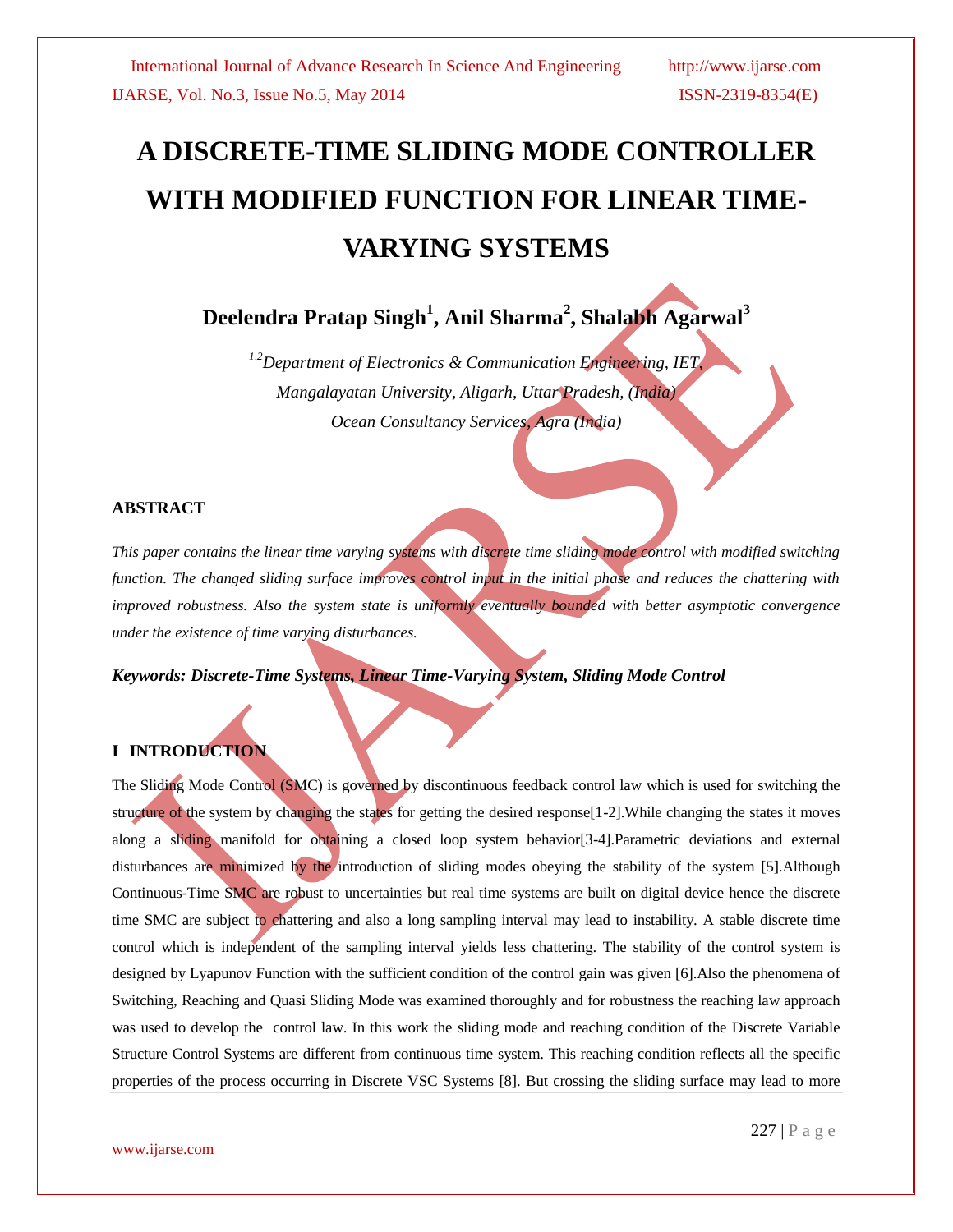chattering so the quasi sliding mode motion was developed which will not cross the sliding hyper plane in each step, but exists in a certain band around it. Then new reaching law technique control strategy is applied. Since the state is not crossing the sliding hyper plane consequently undesirable chattering is avoided. He guarantees convergence of the system state to a vicinity of predetermined fixed plane in finite time. In this way they achieve better regulation quality by reducing control effort [10]. Later on a discrete time sliding mode control was developed by Kang-Bak Park which works for linear time-varying systems. According to him the system state is globally uniformly ultimately bounded under the existence of the Time Varying Disturbance and uncertainties and asymptotically stable for the closed loop system. He set the magnitude of the ultimate bound to be very small simply by increasing the sampling frequency [12]. The above discrete time sliding mode control was also used practically in steering the Highway vehicles and in changing the lanes even in presence of the disturbance it found to be stable [13].Since the presence of uncertainties and disturbances in the discrete-time sliding mode control does not guarantee the invariant property and does not assure the asymptotic convergence of the system state. And at the initial level of reaching there is a lot of chattering occurs due to uncertain disturbances.

Thus in this paper a discrete time sliding mode controller with modified function for Linear Time-Varying Systems with different disturbances is proposed and verified by simulations that the new control is able to converge better than the previous control law. It guarantees that the system state is globally uniformly ultimately bounded under the existence of Time Varying disturbance and uncertainty and yields less chattering in the initial phase of the iterations. This paper can be organized as follows. Section II gives the problem formulation for the Linear Time Varying Systems. The deduction of the Reaching Law and Stability Analysis is carried out in Section III. Then the proposed algorithm is illustrated with Numerical Example followed by Simulation Results in Section IV. At last conclusion of comparison is discussed in Section V.

# **II PROBLEM FORMULATION**

Let us consider a linear discrete time varying plant of the following form [12]:  $x (k+1) = A(k)x(k) + Bu(k) + Dr(k)$  (1) where k=1,2,3....,  $x(·) \in R^n$  is the state vector,  $u(·) \in R$  is the scalar input.  $D(·) \in R^n$  is the vector for external disturbance. A( $\cdot$ )  $\in$  R<sup>n\*n</sup> is the linear time varying system matrix. B  $\in$  R<sup>n\*1</sup> is the input matrix. Let the sliding surface as:  $S(k) = \tau x (k)$  (2)

Where  $t^T = R^n$  is assumed to be designed such that  $\tau * B$  is non-singular.

For the system to be uniform asymptotically stable, the sliding dynamics can be represented as:

$$
S(k) = 0
$$
\n(3)

\nFor the system (1) the sliding dynamics (3) can be written as:

$$
S(k+1) = \tau x (k+1) = \tau (A(k) x(k) + B u(k) + D r(k)) = S (k) = 0
$$
\n(4)

\nwhere  $k = 0, 1, 2, 3, \ldots$ 

www.ijarse.com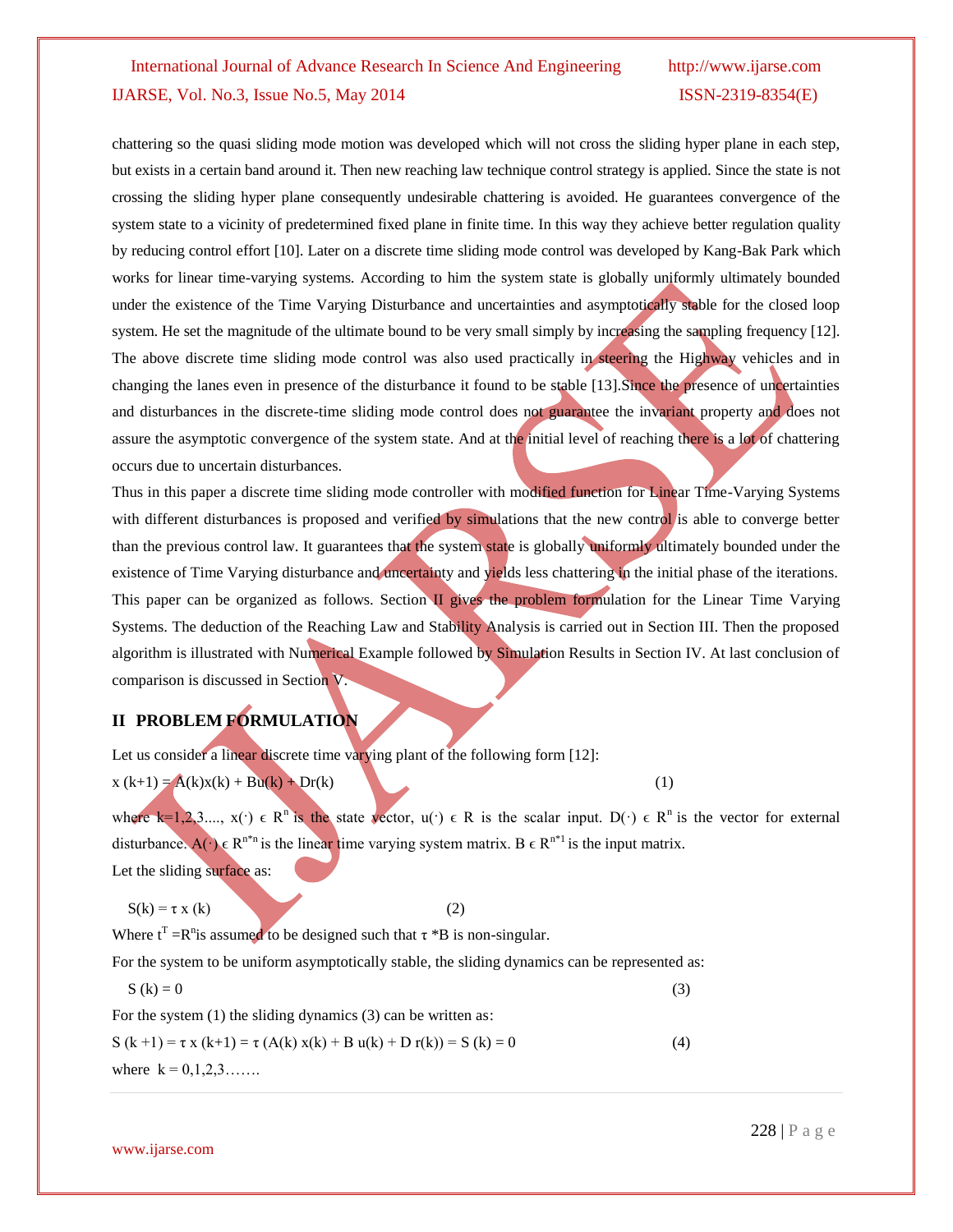For the above equation, the equivalent control input can be written as:

Ueq (k) = - ( $\tau$ B) – 1[ $\tau$ A(k) x(k) +  $\tau$ D(k)] (5)

Therefore for the above system, the dynamics in the sliding mode can be expressed as:

 $X(k+1) = A(k) x(k) + B \text{ Ueq}(k) + D(k)$ 

 $=(I - B(\tau B))^{-1}) [A(k) x(k) + D(k)]$  (6)

Thus we can say the C is assumed to be chosen such that the above sliding dynamics turns to be stable.

A system is in a quasi-sliding mode when the dynamics of meets the following conditions [6].

- 1. Starting from any state, the moves towards the quasi-sliding surface defined by and crosses it in a finite period of time.
- 2. As the sliding surface is crossed by the first time the  $s(k)$  value changes around the surface in a zig-zag motion.
- 3. The sliding zig-zag motion is stable and stays inside a fixed band.

# **III DEFINITIONS [8]**

1. The motion of a discrete-time system satisfying attributes (2) and (3) is called a quasi-sliding mode. The specified band which contains the quasi-sliding mode is called the quasi-sliding mode band is defined as:  $\{x\} - \delta \le S(k) \le + \delta\}$  (7)

Where 2δis the width of the band.

- 2. The quasi- sliding mode becomes an ideal quasi-sliding mode when.
- 3. A discrete time system is said to satisfy a reaching condition if the resulting system possesses all three conditions  $(1),(2)$  and  $(3)$ .

The reaching law straightly dictates the dynamics of the switching function and for a discrete time system it can be stated as [8]:

$$
S(k + 1) - S(k) = - qTs(k) - Tsgn(S(k))
$$
\n(8)

where  $\varepsilon > 0$ , q > 0, 1 – qT > 0, T > 0 is the sampling period.

# **IV REACHING LAW AND STABILITY ANALYSIS**

| Let's begin with the incremental change of the switching mode i.e.:      |      |
|--------------------------------------------------------------------------|------|
| $S(k + 1) - S(k) = \tau x (k + 1) - \tau x(k)$                           | (9)  |
| Substituting $(1)$ into $(9)$ gives:                                     |      |
| $S(k + 1) - S(k) = \tau A(k) x(k) + \tau B u(k) + \tau D(k) - \tau x(k)$ | (10) |
| Now comparing it to reaching law (8):                                    |      |
| $S(k + 1) - S(k) = -qTs(k) - \varepsilon Tsgn(S(k))$                     | (11) |
| Solving for $u(k)$ gives the control law:                                |      |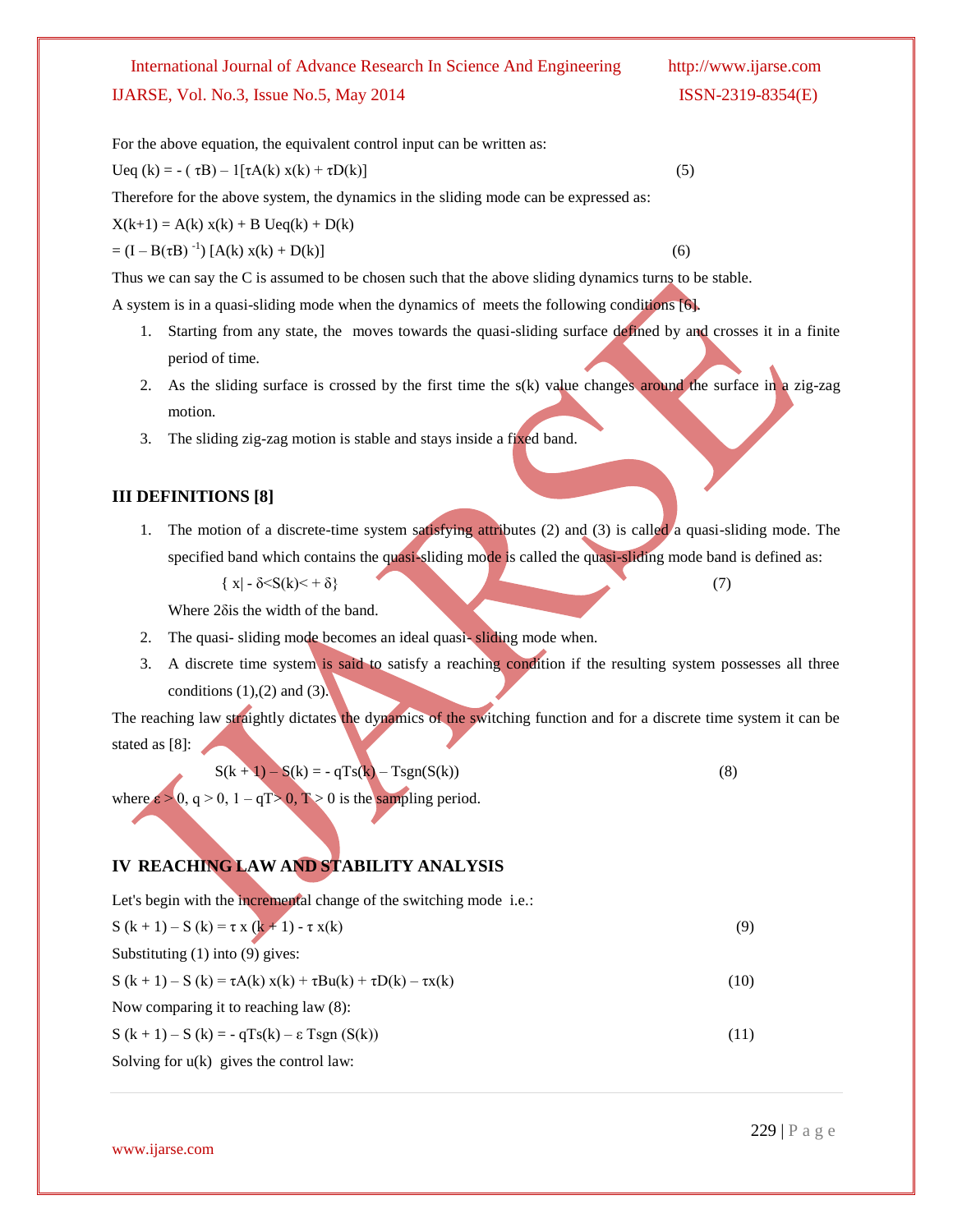$U(k) = -(\tau B)^{-1} [\tau A(k) x(k) + \tau D(k) - \tau x(k) + \tau T s(k) + \epsilon T sgn (\tau S(k))]$  (12) Substituting (12) into (1) gives the response of the linear discrete time linear Time varying plant.:

 $X(k + 1) = A(k) x(k) - B(\tau B)^{-1} [\tau A(k) x(k) + \tau D(k) - \tau x(k) + \tau T s(k) + \epsilon T s g n (\tau S(k)) + D(k)$  (13)

The sliding mode band is given by (7). The objective is to determine the bandwidth ( $2\delta$ ) so that when the trajectory moves into the band it remains stay within the band.

Multiply  $\tau$  on both sides of (13) yield:

 $S(k + 1) = (1 - qT) S(k) - \varepsilon Tsgn(S(k))$  (14)

where  $1 - qT > 0$ 

In the above equation the sign of S  $(k + 1)$  must be opposite to that of S $(k)$ & this reason is given by [3]:

$$
\{x|s(x)|\leq \epsilon\ T/1-qT\}
$$

Therefore, the bandwidth is given by :

 $2\delta = 2(\epsilon \text{ T}/1 - \text{qT})$  (15)

In (15) the trajectory will more with a smaller band  $\&$  with decreasing sampling period, the width of both the bands decreases.

In order to proof the system is in quasi-sliding mode, the reaching law can be established by mathematically proving:

 $S(k)$   $[S(k + 1) - S(k)] < 0$ 

 $S(k)$  . $S(k + 1) - S^2$  $(k) < 0$  (16)

Since,  $S(k) = 0$  hence  $S^2$  is negligible and assumed to be zero.

Therefore, :

 $S(k + 1)S(k) < 0$  (17)

Now from  $(2)$  we can write  $(17)$  as:

τ x(k + 1).τx(k) < 0

 $\tau^2$  x(k)[(A(k) x(k) + D(k)) (1 – B( $\tau$ B)<sup>-1</sup>  $|\tau|$  < 0 (18)

And for fulfilling the reaching law the values for matrices B and C should be chosen such that the product  $B(\tau B)^{-1}\tau$ must be greater than identity matrix I. And in our simulation it is shown that A(k)  $B(\tau B)^{-1}$  is greater than A(k) hence obeying the condition for reaching law.

# **V SIMULATION RESULTS**

Consider the following Discrete-Time Varying System matrices [16]:

#### **Example 1:**

```
 , ,,
where, , and .
```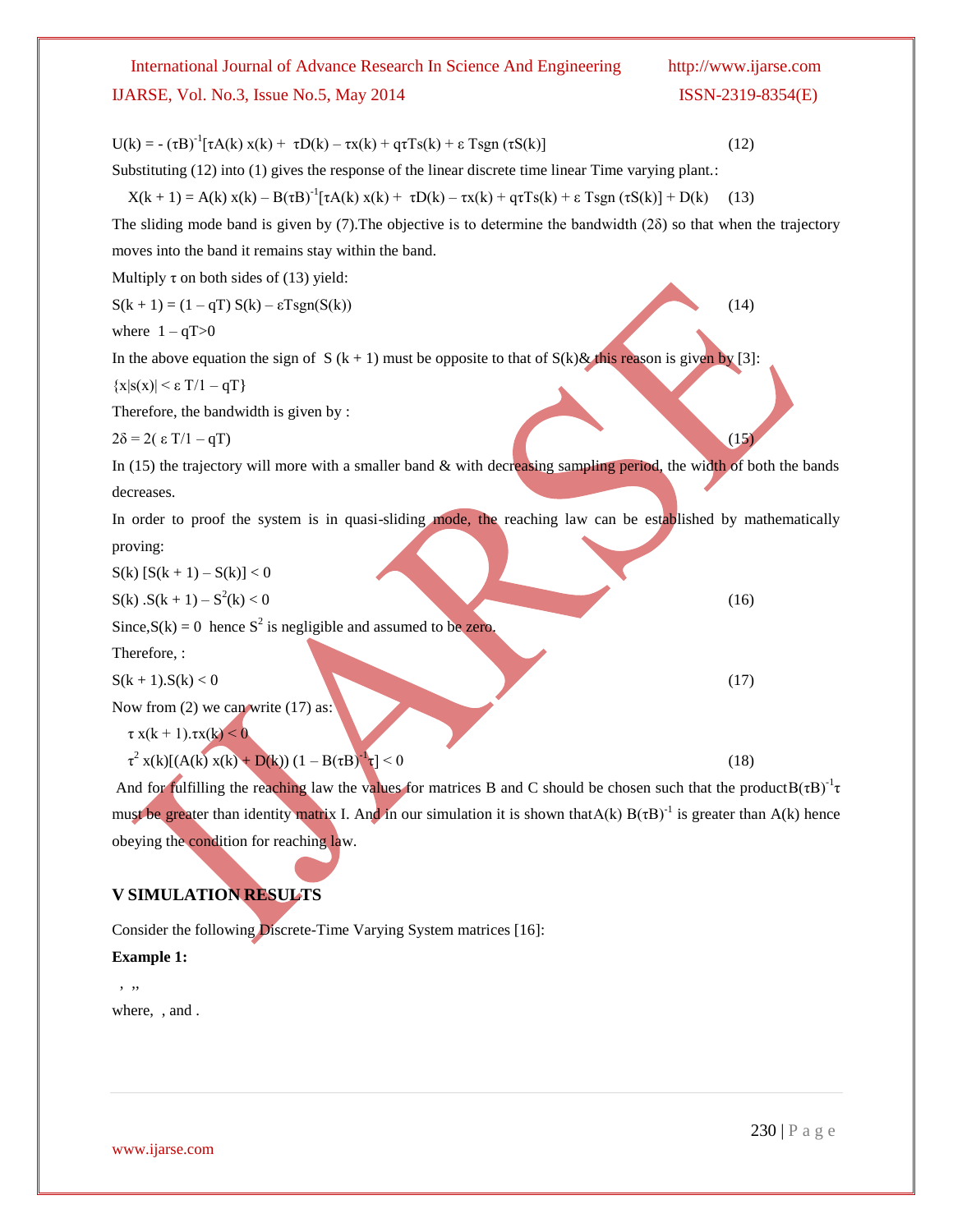The sliding surface chosen is which is same as proposed in [12]. For initial condition  $x(0) = [0.5 \ 0.5]$  the SMC input is derived and the simulation results are shown in Fig. 1 and 2.Fig.1 shows the control input which is similar as proposed by Kang-Bak Park.





Fig. 1. Plot of the Control Law Fig. 2. Plot of Sliding Function

The modified control input with the sliding function chosen is which yields less chattering in the initial phase of the iterations is shown in Fig.3.And Fig. 4 shows the sliding function with iterations k.



**Fig 3: Plot of the Modified Control Law. Fig 4: Plot of the Sliding Function.**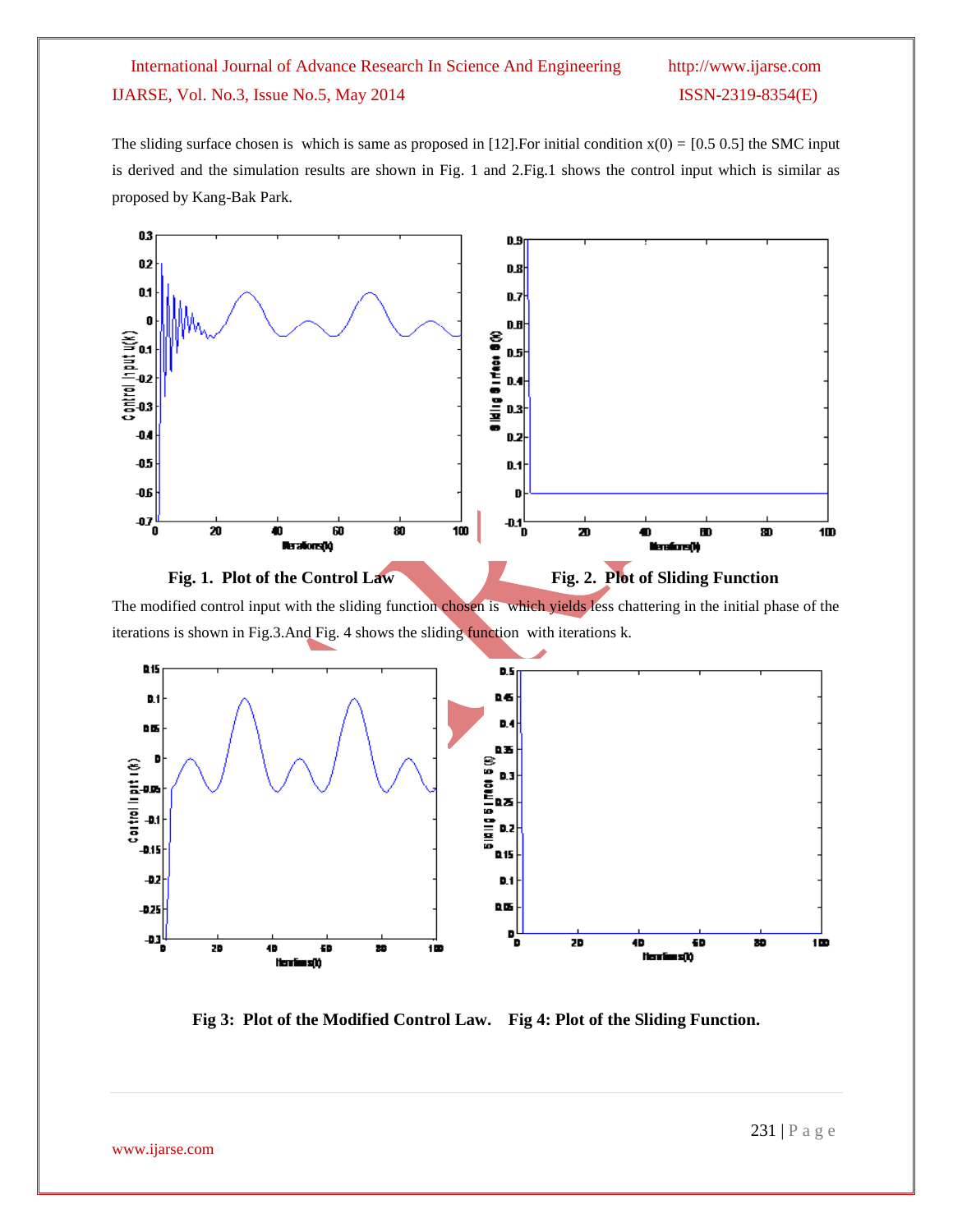#### **Example 2:**





Fig. 5. Plot of the Control Law Fig 6. Plot of the Modified Control Law.

The sliding surface chosen is which is same as proposed in  $[12]$  with different disturbance considered. For initial condition  $x(0) = [0.5 \ 0.5]$  the SMC input is derived and the simulation results are shown in Fig.5. The modified control input with the sliding function chosen is which yields less chattering in the initial phase of the iterations is shown in Fig.6.

#### **V. CONCLUSION**

In this paper, the discrete time varying system with modified sliding surface is proposed which improves the initial phase of chattering and smooth trajectory is established which is uniformly eventually bounded.

# **REFERENCES**

- [1] V. I. Utkin, "Variable structure systems with sliding modes,"IEEE Trans. Automat. Contr., vol. AC-22, no. 2.pp. 212-222, 1977.
- [2] V. I. Utkin, "Sliding Modes and Their Application to Variable Structure Systems," Moscow: Mir. 1977.
- [3] J. Y. Hung, W. Gao and J. C. Hung, "Variable structure control: A survey," IEEE Trans. Ind. Electron., vol. 40, no. 1, pp. 2–21, Feb. 1993.
- [4] K. D. Young, V. I. Utkin and U. Ozguner, "A control engineer's guide to sliding mode control," IEEE Trans. Control Syst., vol. 7, no. 3,pp. 328–342, May 1999.
- [5] B. Drazenovic,"The invariance conditions in variable structure systems,"Automatica, vol. 5, pp. 287-295. 1969.
- [6] K. Furuta, "Sliding mode control of a discrete system," Syst. Contr. Lett., vol. 14, no. 2, pp. 145–152, Feb. 1990.